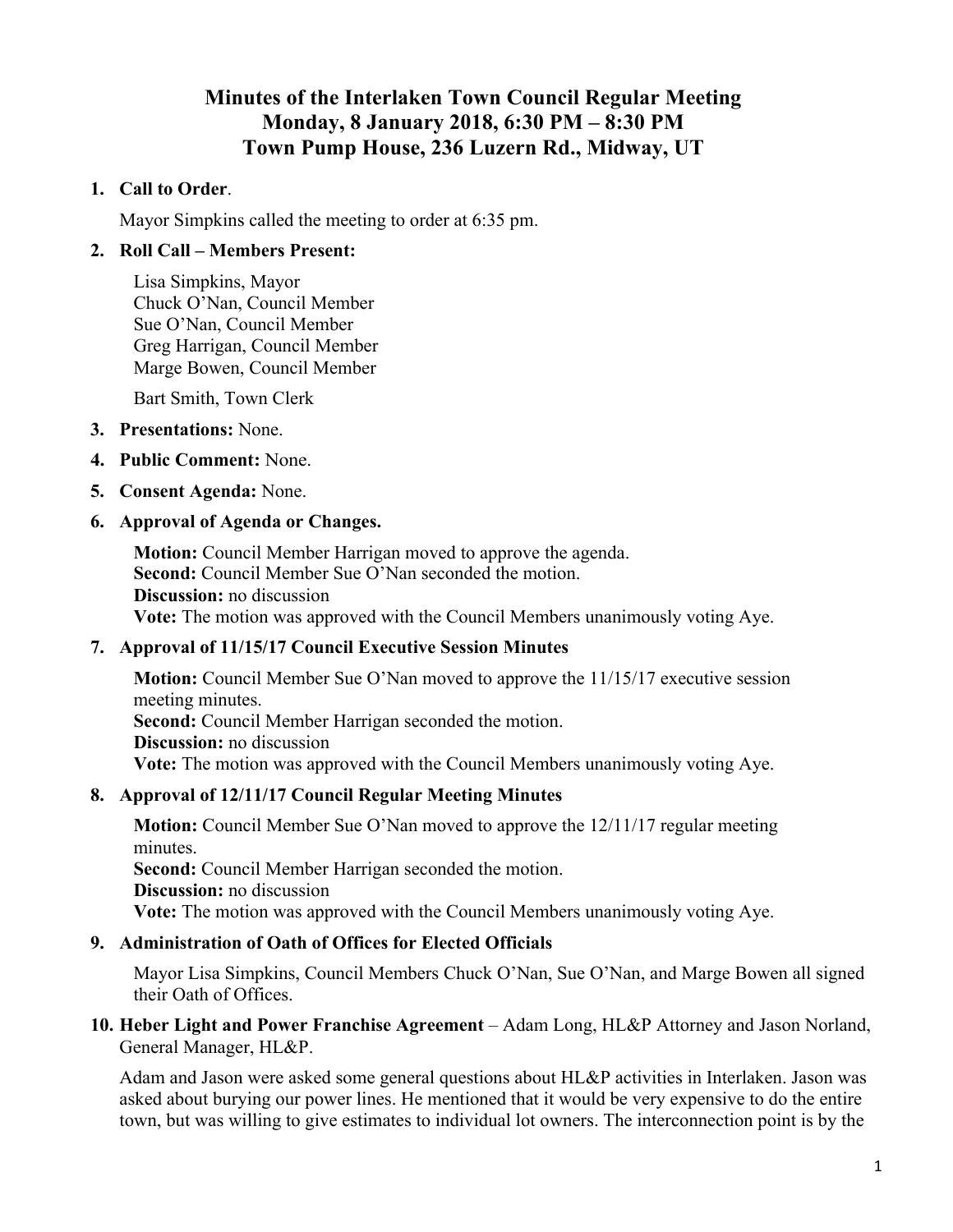Midway cemetery. The main distribution is on Interlaken Drive. The town could pay for burying the lines over time. HL&P would add a monthly charge to each lot owner's bill, and these funds would accumulate in a fund that could eventually be used to pay for burying the lines. This could be done through a town initiated franchise tax. HL&P would collect the tax and put it aside for us. HL&P does not finance this type of work.

A motion was presented to approve the proposed HL&P franchise agreement.

**Motion:** Council Member Harrigan moved to approve the proposed HL&P franchise agreement. **Second:** Council Member Sue O'Nan seconded the motion. **Discussion:** no discussion **Vote:** The motion was approved with the Council Members unanimously voting Aye.

## **11. Elected Officials Training** – Report from Mayor and Council Members

On Saturday, 1/6/18, the ULCT held a training session for elected officials. Mayor Simpkins, Chuck and Sue O'Nan, and Marge Bowen all attended. David Church was one of the speakers.

There were about 300 attendees. Topics discussed included:

- Difference between  $5 & 6$  member councils
- Planning Commission a one member PC is possible, if our ordinance is changed
- Open meetings act
- GRAMA
- Electronic communications outside meetings texting and phone calls are not considered part of the public record. Emails are public record.
- Closed meeting information requirements
- Emergency meetings do not require 24 hour notice
- Friday facts emails updates on UT legislative policy
- Legislative group legislature policy committee. The town can have 3 members on that committee. Meetings are held remotely. Mayor Simpkins is interested in joining.
- April conference in St. George. Someone should attend. Cary McNamara, the ULCT financial oversight representative will give a budget presentation.
- Internet Sales Tax. It may be possible for the town to get internet sales tax if we add a suffix to our zip code.

## **12. Title 02 Municipal Government Ordinance Review and Discussion**

Possible conflict between Interlaken Municipal Title 02, Section 2.02.030 "Form and Character of Motions" and Utah Code 10-3b-402(1)(a).

A motion was made to strike the language in Section 2.02.030, which prevented the mayor from making motions.

Current Title 02 Municipal Government language:

## **Section 2.02.030 Form and Character of Motions**

A. Upon review of the public record on a request and due deliberation among the members of the Town Council, any member of the Town Council, except the Mayor, may make a motion. The motion shall include not only the direction of the motion (table, continue for further investigation, return to referring body for further study, approval, approval with conditions, or denial), but also a recitation of the specific findings and conclusions supporting each motion.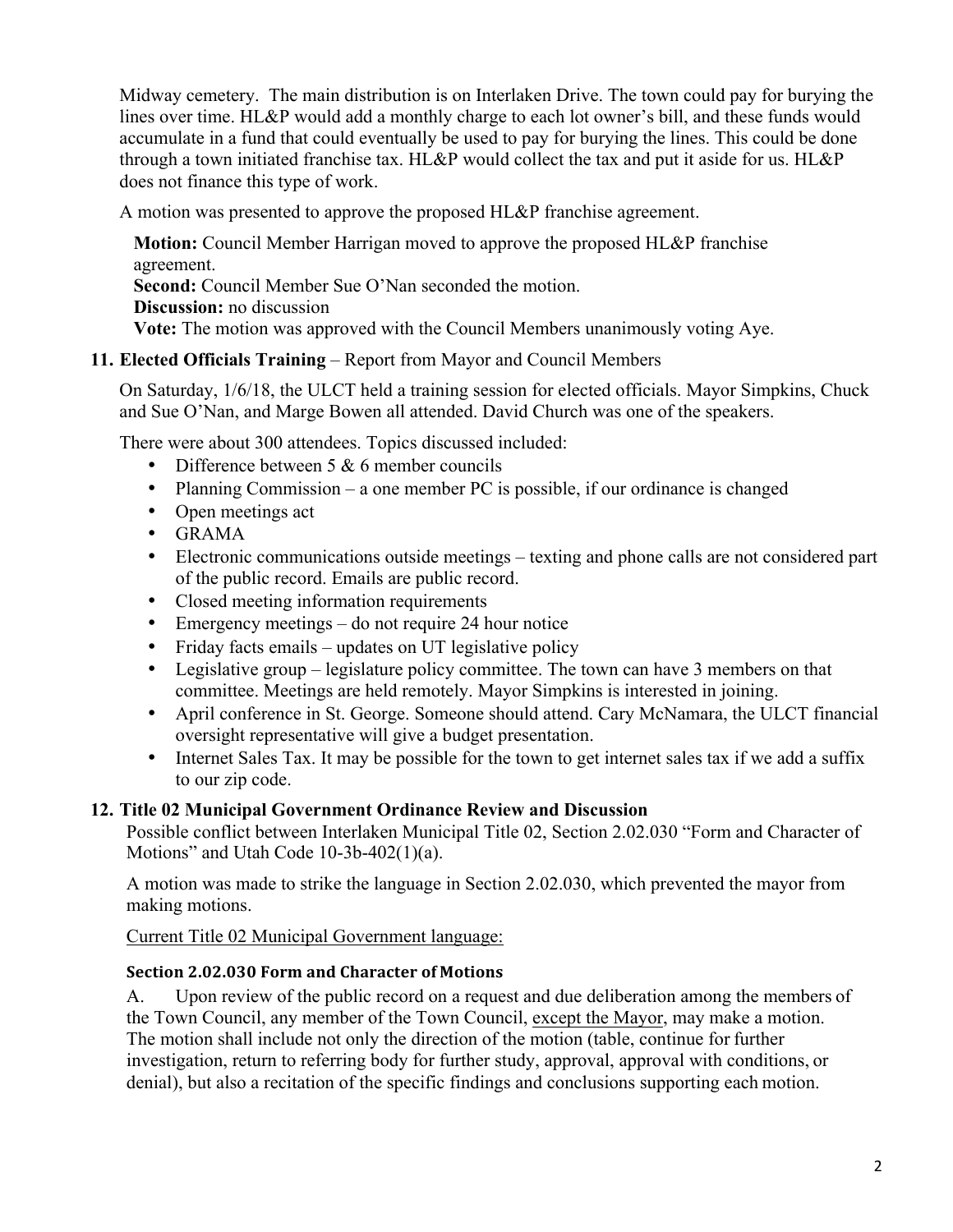Proposed Title 02 Municipal Government language:

#### **Section 2.02.030 Form and Character of Motions**

B. Upon review of the public record on a request and due deliberation among the members of the Town Council, any member of the Town Council, except the Mayor, may make a motion. The motion shall include not only the direction of the motion (table, continue for further investigation, return to referring body for further study, approval, approval with conditions, or denial), but also a recitation of the specific findings and conclusions supporting each motion.

**Motion:** Council Member Harrigan moved to approve the proposed changes to section 2.02.030.

Second: Council Member Sue O'Nan seconded the motion.

**Discussion:** no discussion

**Vote:** The motion was approved with the Council Members unanimously voting Aye.

## **13. Title 11 Land Use Code Changes for Setbacks** – Review and Motion to Approve

Clerk Smith presented a list of recommended code changes for Title 11 that affect setback requirements for construction in Interlaken. These code changes were discussed and approved by the planning commission at the December 11, 2017 land use hearing. These changes are detailed in the attachments for this meeting.

**Motion:** Council Member Harrigan moved to approve the proposed changes to Title 11 that define setbacks.

**Second:** Mayor Simpkins seconded the motion.

**Discussion:** no discussion

**Vote:** The motion was approved with the Council Members unanimously voting Aye.

## **14. Meeting Scheduling** – BHR Letter, Midway Mayor Meeting, Soper Application

These topics will be discussed in a closed session immediately following this meeting.

## **15. Planning Commission Update –** Susanna Littel, PC chair

- General Plan Update the next General Plan task force meeting is scheduled for  $1/13/18$ .
- Current Building Permit Status no significant changes or updates
- Replacement of Beth Overhuls Clerk Smith will advertise the open planning commission position

## **16. No Parking Signs –** Leslie Haarup, 324 Interlaken Drive

Its been determined that the new no parking sign is located in the public right of way and that there is no concern from SuperDave regarding snow removal with the sign in its current location. The alternate location proposed by Leslie Haarup is behind some trees, not high enough, and facing the wrong way. It was decided to leave the sign in its current location. Susanna Littel suggested we clean up the no parking language in our code. For parking violations, only the town council can call the sheriff. If there's an accident, then any resident can call the sheriff.

## **17. Lighting Ordinance Specifications Enforcement** – Review and Discussion of Specifications

There are no enforcement penalties currently in effect. Cameron Diehl suggested we tag onto Wasatch County for enforcement responsibilities. This new state law won't go into effect until next summer. The council suggested clerk Smith email a reminder to the town regarding our lighting ordinance.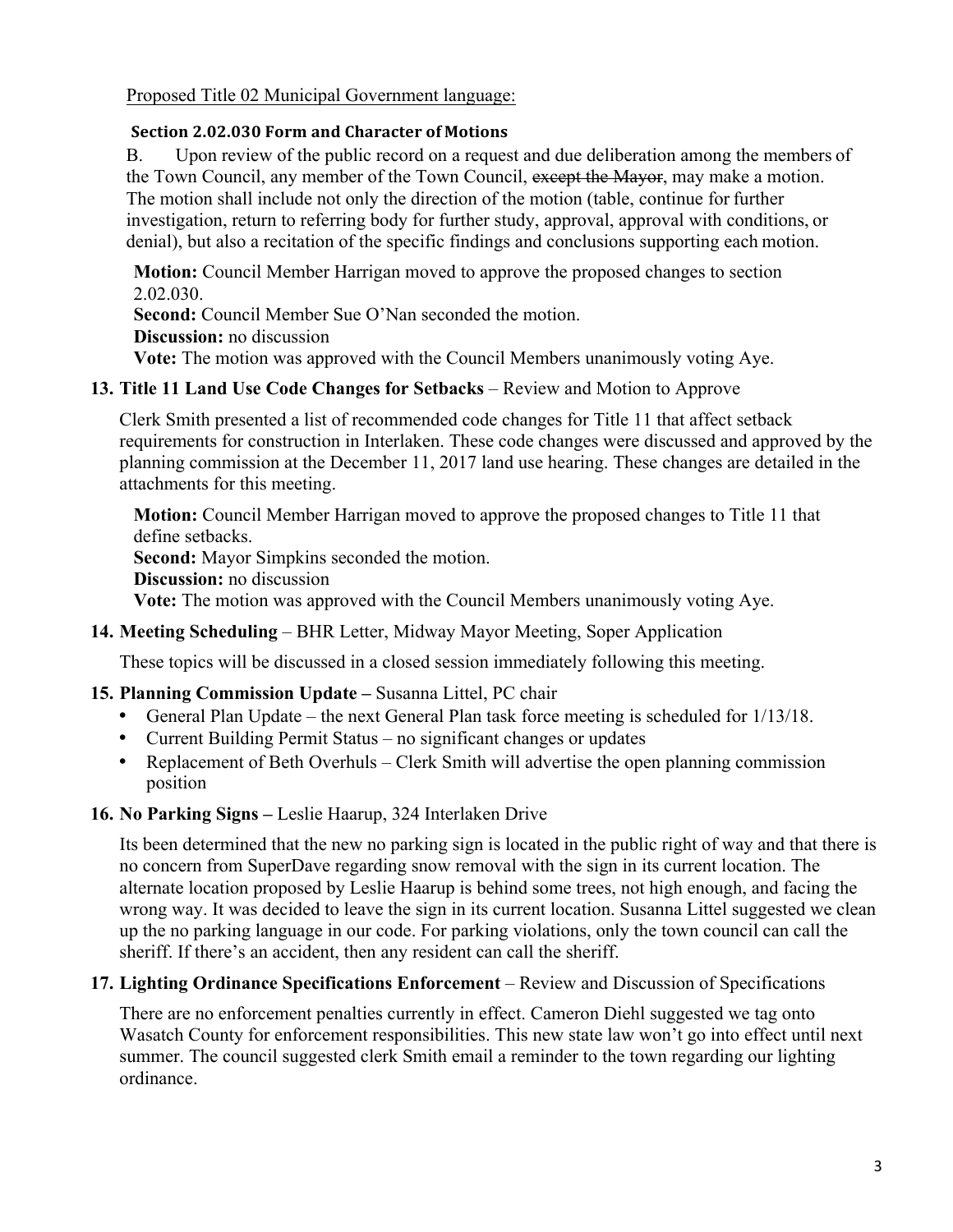## **18. Mayor Items for Discussion**

Mayor Simpkins sent out a list of suggested work sessions for 2018.

ULTC - Legislative Policy Committee (remote access) can have up to 3 members from Town.

Work Sessions for 2018

- • Utah Local Government Trust Review Risk Assessment for planning
- • Review of Ordinances Updates/changes
- • Create Capital Improvement plan
- • Fiscal Plan/Municipal Plan
- • General Plan when will we see a draft of the plan?
- • Review of roles and responsibilities

Future Items

- • Look into 3 year rolling budget (? Is it an option contact Kerri
- Nakamura, ULCT Financial Oversight Consultant)
- • Cedar Hills HAM Tower
- • State Park / Interlaken Trail Head Garbage dumpster (open to
- public) (Tracy). The state park will discuss relocating our dumpsters to their land on the condition that the dumpsters be made available for all the public to use.
- FFSEL Contact Troy (Wasatch Fire). We don't need a separate agreement with Wasatch County, but we need to sign the FFSEL. Simpkins will look at the town of Daniels copy of the agreement.
- We need to write Hawkins a letter regarding the ROW violation and a request for him to provide a guardrail.

## **19. Scott Neuner Thank You**

We will send him a card.

## **20. Current Action Items**

## **Bart Smith**

- Provide the water masters with an emergency call list.
- Advertise the planning commission opening.
- Make a note on the website that parking violation may be reported only by council members.
- Email a reminder to the town regarding our lighting ordinance.
- Find the guardrail recommendations previously compiled by a former resident and forward them to Simpkins and Littel.
- Contact Howard about garbage on site.
- Track damage to bank by Frank construction and propose a remedy in spring.
- Pass along calling post information to Simpkins and Harrigan.
- Get GIS files from Summit Engineering.

## **Lisa Simpkins**

- Review Daniels' copy of the FFSEL agreement and sign.
- Write a letter to Hawkins regarding the ROW violation and a proposed guardrail.
- Setup a meeting with the Wasatch County Sheriff to do develop an emergency plan.
- Send Scott Neuner a thank-you note.